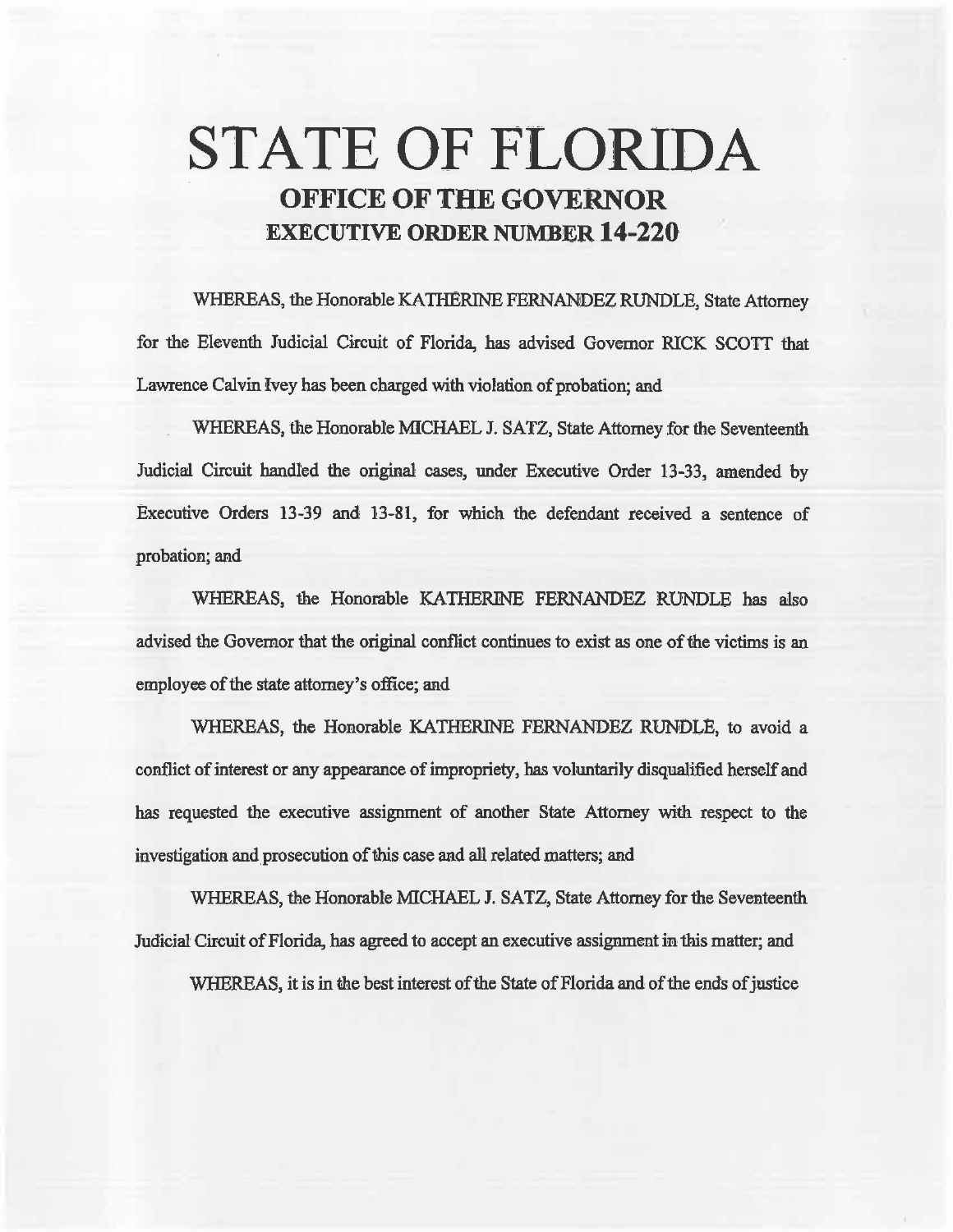that the Honorable MICHAEL J. SATZ discharge the duties of the Honorable KATHERINE FERNANDEZ RUNDLE, pursuant to section 27.14, Florida Statutes.

NOW, THEREFORE, I, RICK SCOTI, Governor of Florida, in obedience to my solemn constitutional duty to "take care that the laws be faithfully executed," and pursuant to the Constitution and laws of the State of Florida, issue the following Executive Order, effective immediately:

## Section<sub>1.</sub>

The Honorable MICHAEL J. SATZ, State Attorney for the Seventeenth Judicial Circuit of Florida, referred to as the "Assigned State Attorney," is assigned to discharge the duties of the Honorable KATHERINE FERNANDEZ RUNDLE, State Attorney for the Eleventh Judicial Circuit of Florida, as they relate to the investigation, prosecution. and all matters related to Lawrence Calvin Ivey.

## Section 2.

The Assigned State Attorney or one or more Assistant State Attorneys and Investigators, who have been designated by the Assigned State Attorney, shall proceed immediately to the Eleventh Judicial Circuit of Florida, and are vested with the authority to perfonn the duties prescribed herein.

## Section 3.

All residents of the Eleventh Judicial Circuit are requested, and all public officials are directed, to cooperate and render whatever assistance is necessary to the Assigned State Attorney, so that justice may be served.